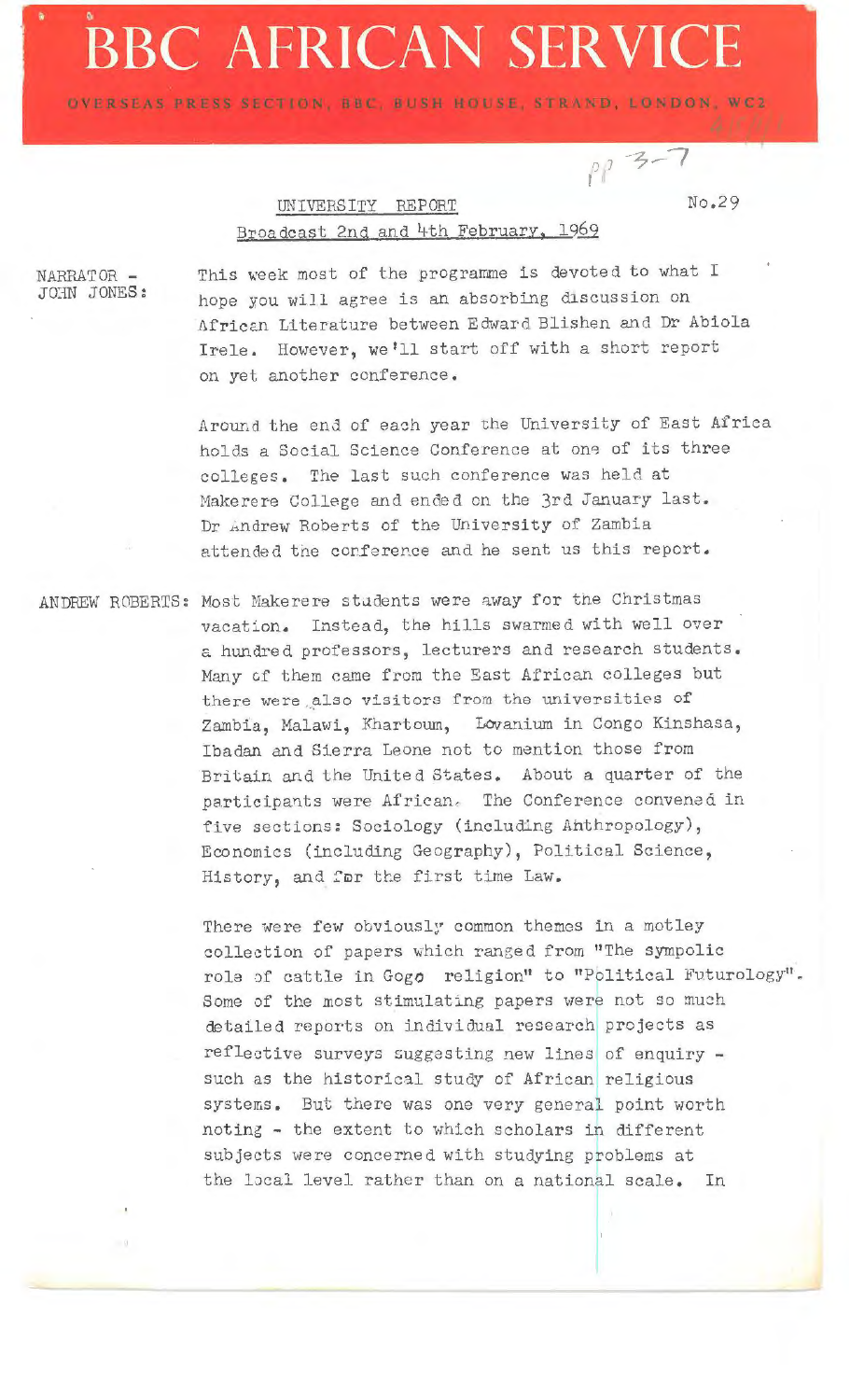part, this tendency is due simply to the growth of knowledge and more refined and exacting standards os scholarship. One fascinating example was a reassessment of the battle at Kampala in 1892 between Protestant and Catholic Baganda: this went beyond the old question whether Lugard was right to use a Maxim gun on the Protestent side and instead sought to reconstruct from eye-witness accounts how the battle was fought by the Baganda. And the microscopic approach is, of course, characteristic of the many social anthropologists who over the past twenty years have bee~ based on the Institute of Social Research at Makerere. But the emphasis on small-scale investigations is also partly due to a growing awareness that only in this way can one begin to understand the problems of integrating the rural communities of eastern Africa in the larger economic and social structures necessary for development.

There were, in fact, few strictly anthropological papers, but there were several in other fields which bordered closely on anthropology. A lawyer argued the need to rethink anti-witchcraft legislation in East Africa; a geographer analysed market traders in Kampala; and a sociologist applied the concept of 'economic spheres ' to compare a rural economy in Zambia before and after colonial rule. Specially interesting was a co-operative paper from Dar-es-Salaam, based on research by undergraduates, comparing the relative success of twelve new rural settlements in Tanzania. By contract, the political scientists seemed more concerned to generalise on national and international problems, rather- than follow up recent attempts to study East African politics at the grass roots. But the practical difficulties of political research in any depth away from the capitals hardly needs to be stressed.

JOHN JONJES: That report from Dr Andrew Roberts on the University of East Africa's Social Science Conference was read for us in the studio. And while we're on the subject of conferences, you'll remember that three weeks ago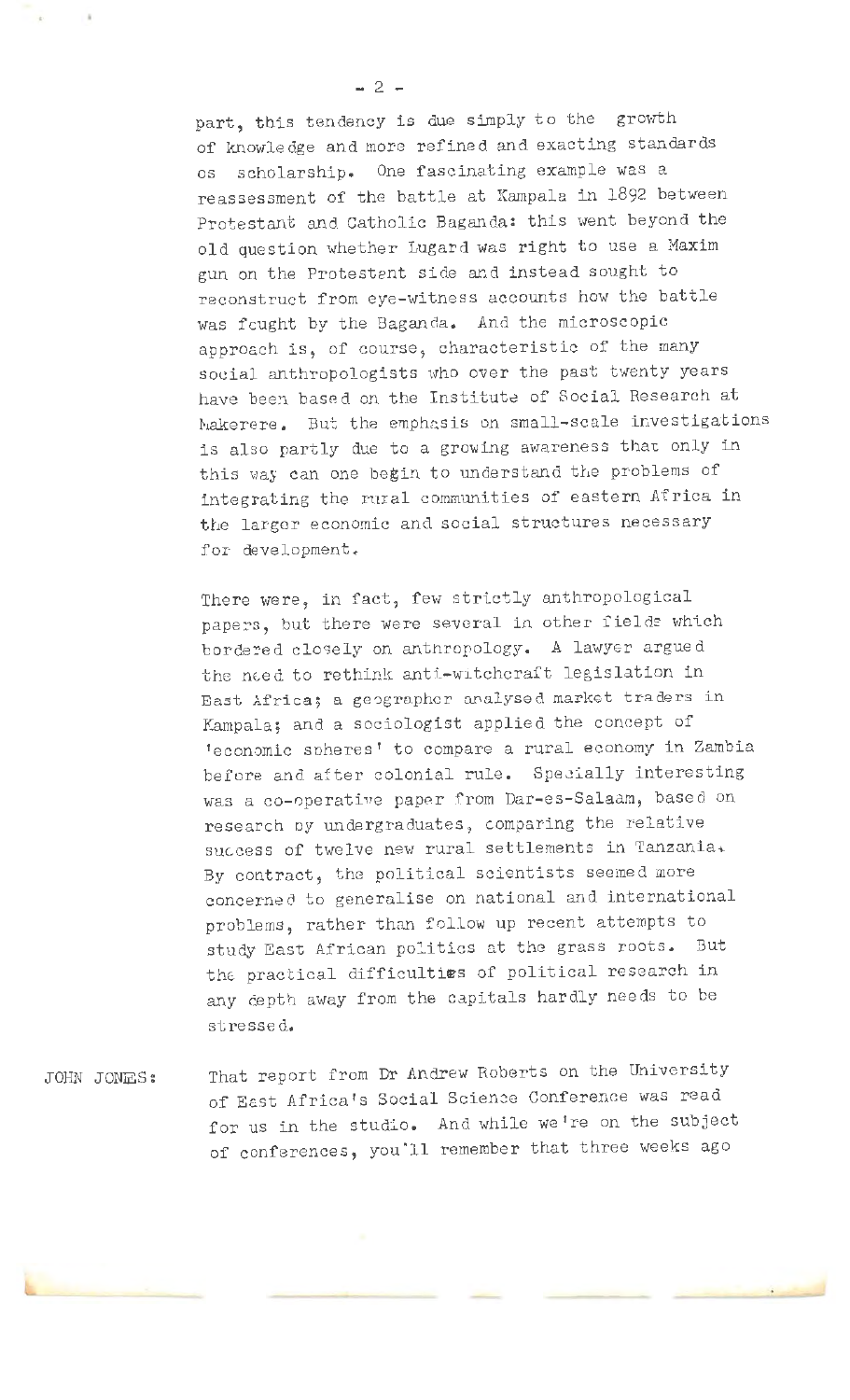we reported on the Ife Conference on African Writing in English and that we promised you then that one of the delegates that we spoke to would be expanding on his work in University Report at a later date. Well, to-day we're fulfilling that promise. At Ife, Dr Abiola Irele presented a paper on the Criticism of Modern African Literature - the area that he is working on at the Institute of African Studies at the University of Ghana, Legan. Dr Ircle is, in fact, a Nigerian who has also studied in France and in Britain.

African Literature, most will agree, is still in its formative stage. We have modern African Literature, traditional African Literature, African Literature written in French, African Literature written in English and, no doubt, there are more categories that one can think of. This, of course, makes the task of the critic, who is continually searching for an African perspective quite a formidable one, and it is, as I said, this critical aspect of African Literature that Dr Irele is concerned with. In Accra, he discussed his work and ideas with Edward Blishen and first Dr Irele explained his approach to his subject.

DR IRE LE:

I see the traditional literature as a very important complement *to* modern African literature because we must also try and see what continuity exists between the traditional literature and the modern literature, not only because our writers usually quite consciously refer themselves to the traditional background but also because it is natural to suppose that living within the culture they would have carried over in their writings certain aspects of the traditional culture and, jn this particular instanoe, traditional literature with which they are surrounded and this certainly would come out in certain unconscious aspects like the way of telling a story, a certain outlook in the characters, for instance - details that I couldn't possibly elaborate upon here but, I think, quite a fruitful field for study.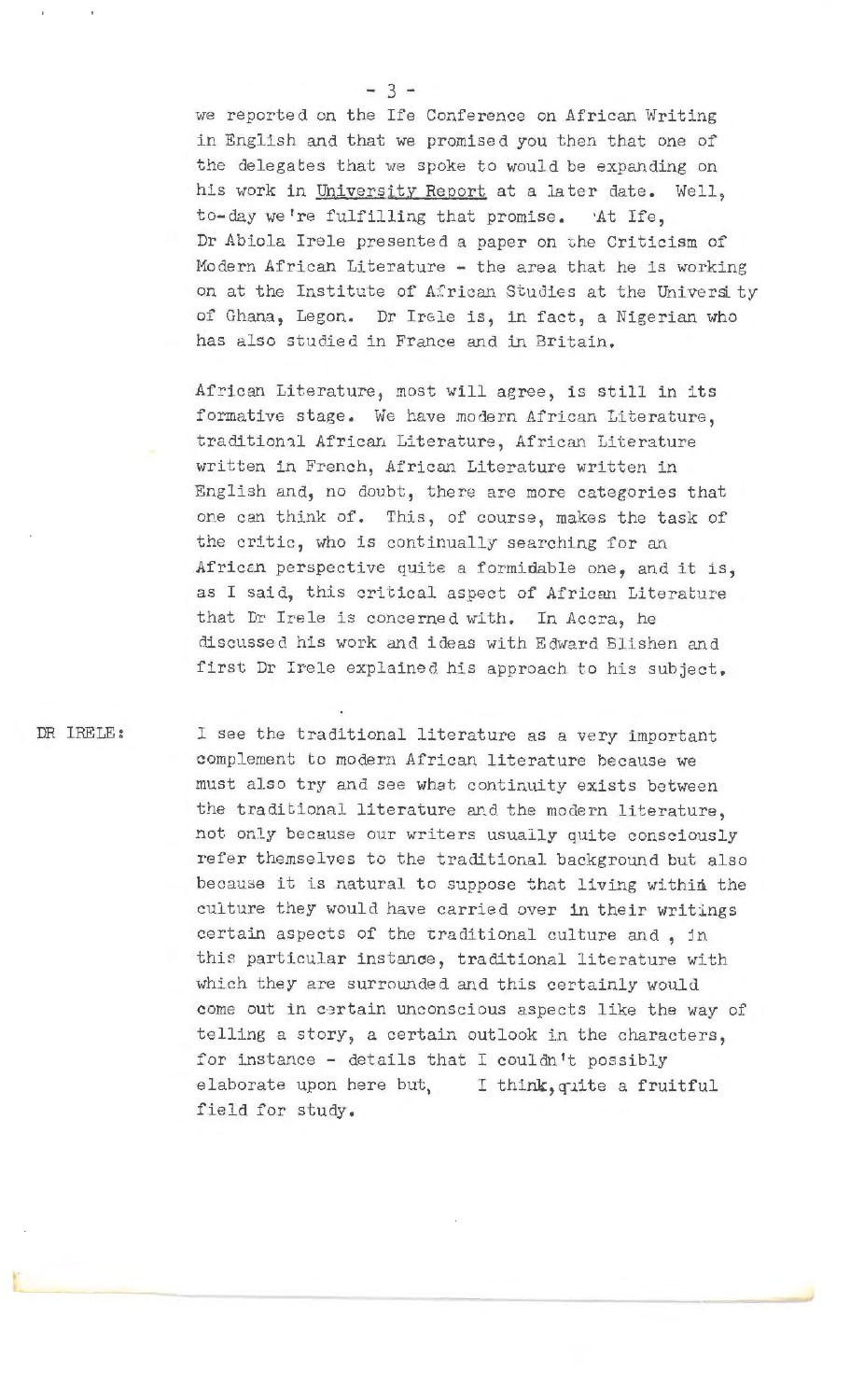EIWARD BLISHEN: Details you say that you couldn't elaborate on here. I suppose, in fact, some of it is very detailed. For example, would you be looking as closely as at the characteristic phrasings, turns of phrase, and so forth?

DR IRELE: Well, certainly, that forms a part of the approach to African literature right now because the striking example is Chinua Achebe who certainly very consciously adapted English to the idiom of the Ibo people, and to a certain manner of spsaking generally, and I think this is one of the most interesting aspects of African literature, but I don't think this is all. I would also take into consideration, as I said before, the way of telling a story. I mean, if you consider, for instance, that in the traditional society we have these stories that we tell, and many of us have heard them as children, it seems to me, in fact, almost inevitable that tbe structural pattern of these stories will affect our writers when they come to write a story, even if they are writing in English or French as the case may be. And, I feel, for instance, that in the case of the novelists, in particular, who have borrowed the novel form from the West - I feel certain influences of the traditional folk tales in their works - for instance, they do not develop the psychology of the characters to the same extent as you would find in the European novel. They rely rather on certain external aspects from which one can deduct the psychology of the characters and also on the dramatic interest of their stories. This is certainly a carry over from the traditional folk tales. This is, of course, a hypothesis which I have which has to be verified by detailed study but this is a very strong feeling I have also.

EUNARD BLISHEN: But even at this half stage of your research, what you have discovered, or what you are beginning to feel about it, must, I suppose, affect your teaching of Modern African Literature too?

- 4 -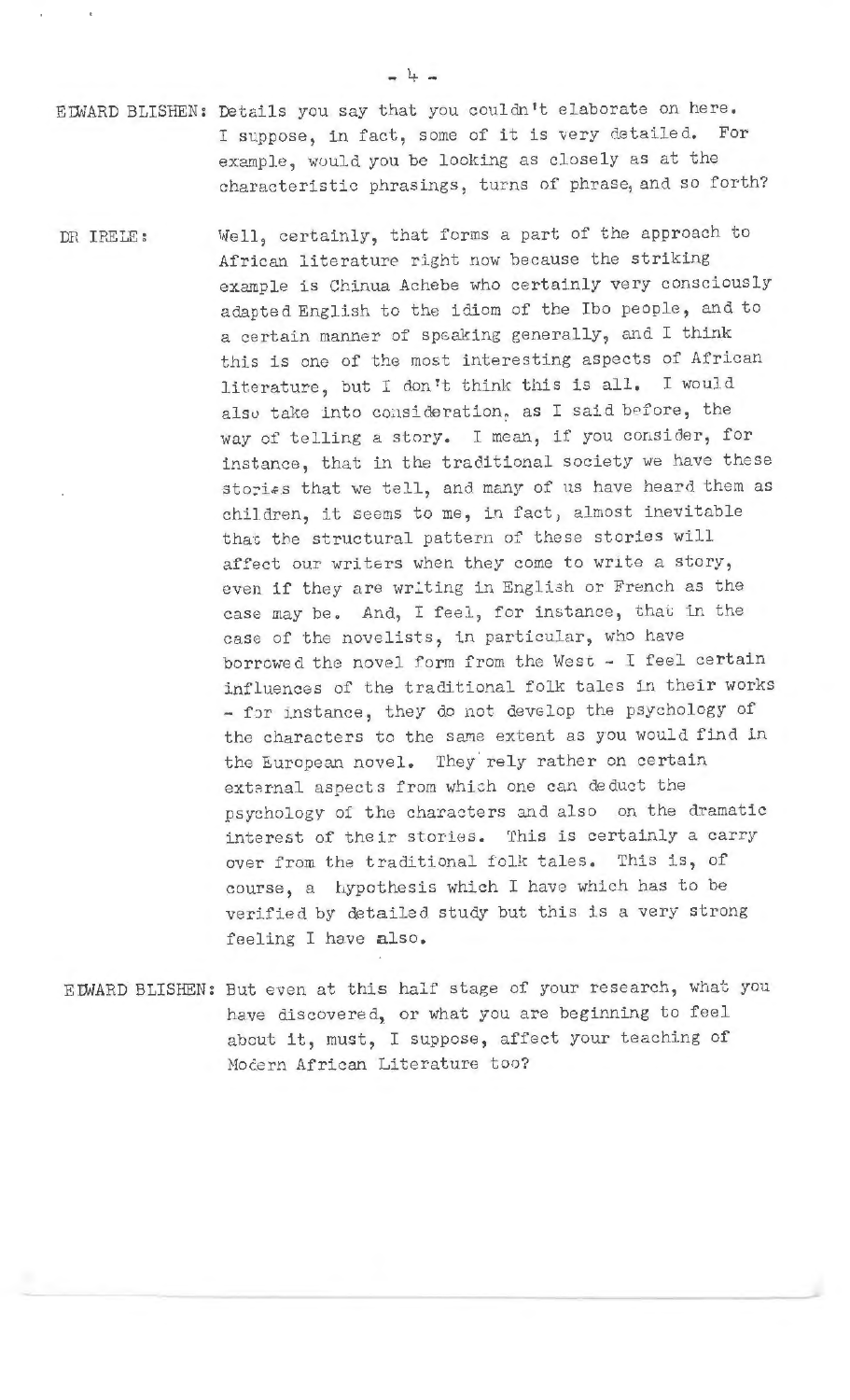DR IRE IE:

Yes, certainly. Well, I try to put Modern African Literature in an African perspective. My feeling is that modern African literature, being written mainly in the European languages, one has to look for what is the distinctive quality of this new literature and the obvious answer seems to me to be the African-ness of this literature - and this is what I am looking for personally, being an African myself, I suppose this is the most natural way for me to look at modern African literature. So it is important, I think, to look at this literature this way because its only right to legitimacy, if you care to put it this way, is its African-ness.

- ELWARD BLISHEN: Now I suppose some people might say I was reading not long ago Janheinz Jahn's "History of African Literature" where he's pursuing a similar sort of line - in a sense he's trying to identify with Africanism, isn't he, and the African-ness of writings by Africans who found themselves in various parts of the world? I suppose some critics might say "Are there not dangers at this particular moment when modern African literature is in a very formative stage of imposing, parhaps too strongly, this kind of academic standard, this kind of academic self-consciousness"?
- DR IREIB: Well, there is that danger. I would like very much to avoid any sort of imposition of rigid categories and so on. I think nothing can replace the sort of immediate response to the work of art and to literature, in particular. I would very much like, therefore, tc avoid generalisations and so on. I'd prefer, in class, to work by close examination of the texts, but even then one ha3 to bring to one's feeling for the literature, one's response to it, one has to bring something particular and in the case of the African student who is reading an African novel for instance he must be able to recognise something in it which appeals to him in an immediate way - which appeals to him also as something from his own background with which he can identify. This is very important if you are going to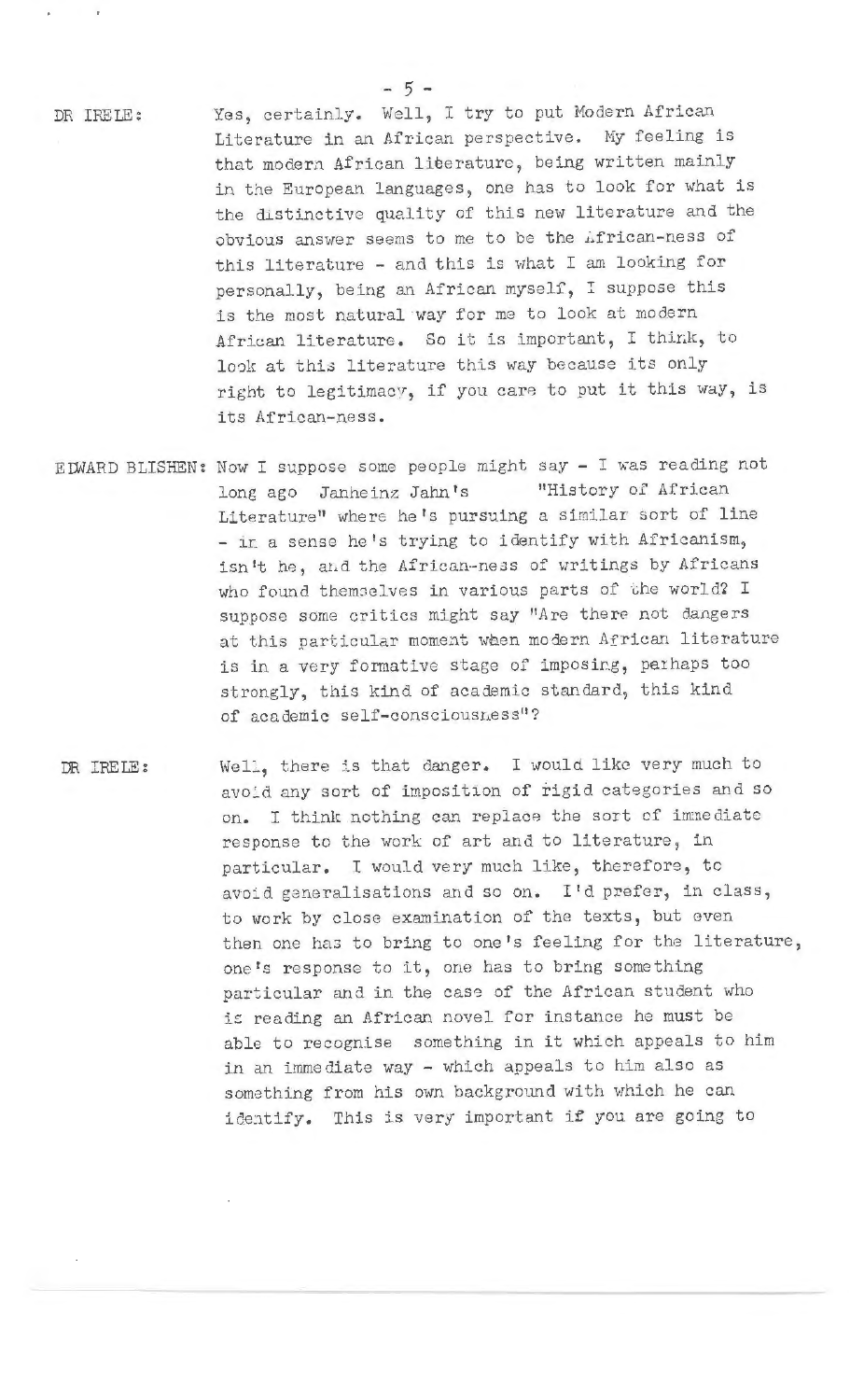have any sort of African literature at all - if it's going to have any sort of permanent root in Africa because we certainly need to build up a public also for this literature which is at the moment on the fringe. It is important therefore to bring this out in the teaching as well - to relate what the Arrican writer is trying to do to the experience of the African reader and this, I think, should be the main business of criticism of modern African literature right now because this criticism must really now start from an African point of view in order to be able to really render a true account, I think, of the African writer's enterprise.

- EDWARD BLISHEN: So really you would say, I suppose, that criticism is itself in a formative stage and needs to be formed?
- DR IREIE: Certainly. This is true. What we have done so far is simply more or less to impose on to the works of African writers the skills we've acquired by analysing and meditating upon European works. This is certainly not negligible. After all is said and done there's a certain basic response to literature in any language in any country in the world which any kind of literary criticism should help to foster. However, I believe that in this particular case there are specific problems which also have to be tackled and these problems create specific difficulties in any approach to African literature which have to be looked at and to be solved.
- EDWARD BLISHEN: Now in your work not in this particular field that you are coneerned with now - but in your studies in Paris and so on - I suppose there aren't many people who have studied the English and French African writing - most people seem to be critics of Anglophone or critics of Francophone literature - and so you must have some answers, or some beginnings of answers to some of the famous questions about the differences between the Anglophone and Francophone literatures. Do you believe, for example, are you coming to believe that the differences in the quality of colonialisation of the English territories and the French territories was decisive in forming the nature of the modern writing or was it national differences?

- 6 -

.